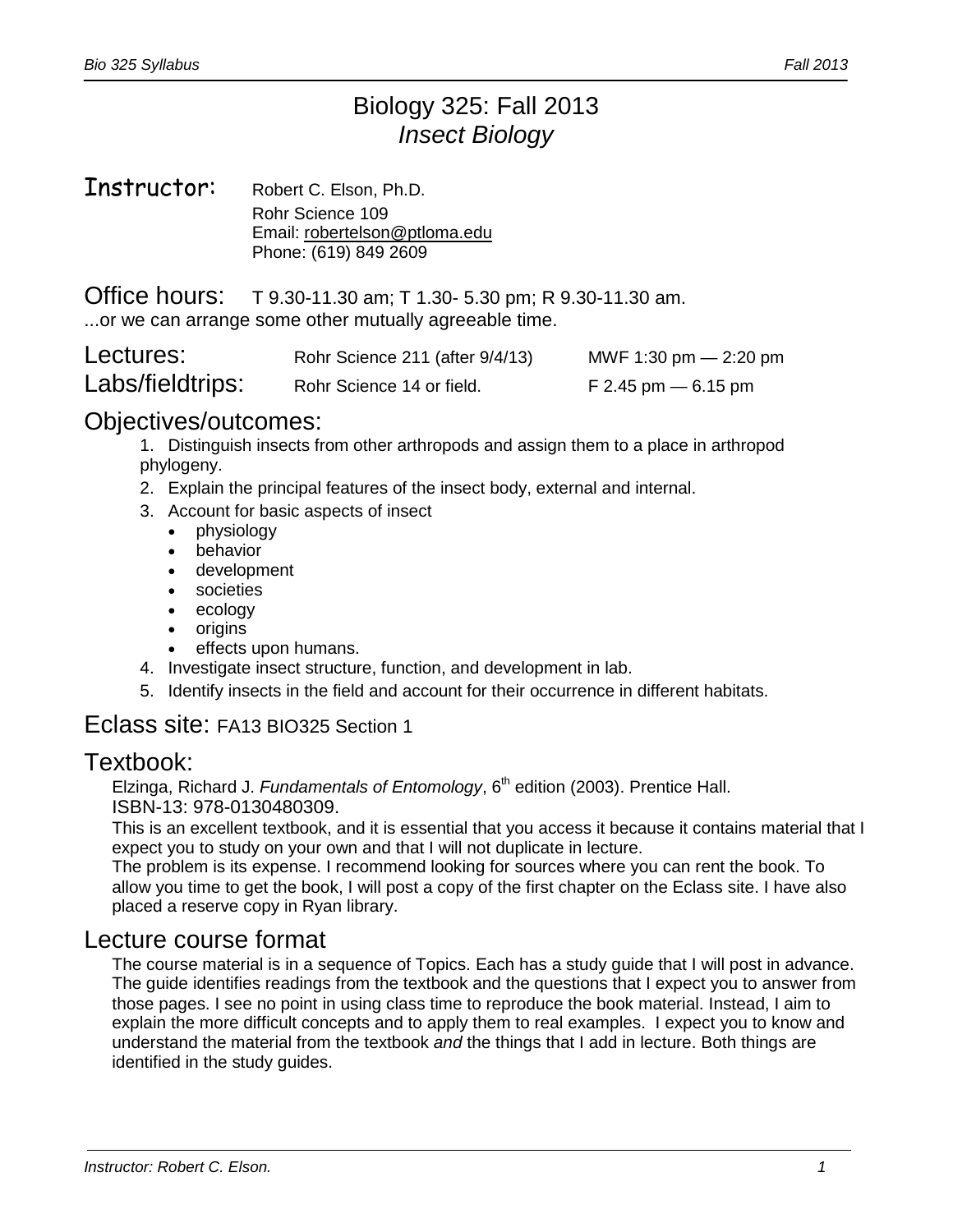# Lecture course assignments and tests

**Assignments:** You will read critically and summarize up to four articles on insect science taken from primary and secondary literature. For each, there will be in-class discussion and an individual short writing component. I will give full instructions.

**Lecture exams:** There are three midterm exams and a final. The exams will include multi-choice and short-answer questions.

# Labs/field trips

**Lab exercises** take place in RS14. Investigations include insect body form and function, development, and behavior. You complete a short worksheet.

**Field work**. I envisage that we will look for insects on campus and at Kumeyaay Lake in Mission Trails Regional Park. The on-campus "trip" is easily walkable from Rohr Science. The Lake trip will probably be done by car pooling. You receive credit for field trip participation.

#### Point scores:

| 80 pts |
|--------|
| 30 pts |
| 40 pts |
|        |

| Lab/field work | $100$ pts      |
|----------------|----------------|
|                | Total: 250 pts |

#### Grade calculation:

A: 90-100% B: 80-89.9% C: 70-79.9% D: 60-69.9% F: below 59.9% Plus and minus grades will be assigned, as appropriate, within the above categories. A: 95—100 A-: 90—94.9 B-: 80.0—82.9 B: 83.0—86.9 B+: 87.0—89.9, etc.

## Lecture class attendance policy

- **Regular and punctual attendance at lecture.** Poor attendance is highly correlated with low exam scores. Please contact me via email or during class if you need to negotiate an absence. **Roll will be taken at lecture once each week** (M, W, or F at random). If you are absent at 4 or more roll-calls, I will deduct 5% from your total point accumulation (legitimate absences excepted).
- For 5 or more such absences, I must contact the Vice-Provost for Academic Administration for possible de-enrollment. For 10 or more such absences, de-enrollment is automatic (see your Catalog).

## Electronics policy

Computer activity in class must be course-related. Misuse in this regard could lead to me banning all personal computers in class. Please turn off cell phones in class.

## Academic Integrity

I expect that each of you will do your own work. Cheating will not be tolerated in this course, either on exams, lab write-ups, or other assigned course work. The penalty for cheating will at a minimum be reduction of the final course grade by a full letter grade (e.g., a "B" to a "C") and referral for discipline to the Academic Vice President of the University.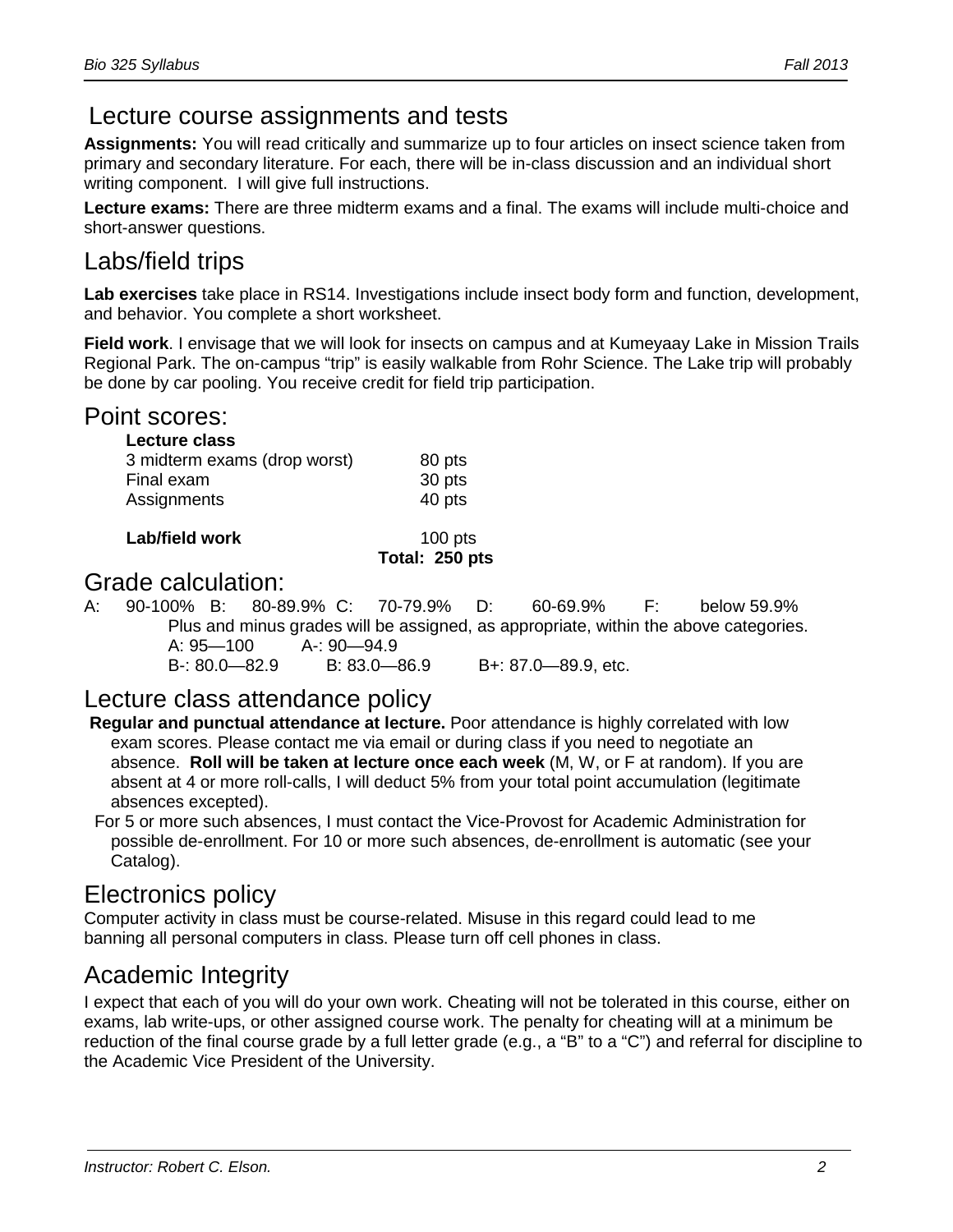# Academic accommodations

While all students are expected to meet the minimum academic standards for completion of this course as established by the instructor, students with disabilities may require academic accommodations. At Point Loma Nazarene University, students requesting academic accommodations must file documentation with the Disability Resource Center (DRC), located in the Bond Academic Center. Once the student files documentation, the Disability Resource Center will contact the student's instructors and provide written recommendations for reasonable and appropriate accommodations to meet the individual needs of the student. This policy assists the university in its commitment to full compliance with Section 504 of the Rehabilitation Act of 1973, the Americans with Disabilities (ADA) Act of 1990, and ADA Amendments Act of 2008, all of which prohibit discrimination against students with disabilities and guarantees all qualified students equal access to and benefits of PLNU programs and activities.

| Week<br>beginning | Lecture topic                       | Text*    | <b>Notes</b>               |
|-------------------|-------------------------------------|----------|----------------------------|
| Sept. 2           | Introduction to insects<br>$1_{-}$  | ch. 1    |                            |
| Sept. 9           | Introduction to insects             | ch. 1    |                            |
| Sept. 16          | 2. The exoskeleton                  | ch. 2    |                            |
| Sept. 23          | Exoskeleton                         | ch. 2    |                            |
| Sept. 30          | 3. Insect physiology                | ch.3     | $F$ Oct. 4: $1st$ midterm  |
| Oct. 7            | Physiology                          | ch.3     |                            |
| Oct. 14           | 4. Metamorphosis                    | ch.4     |                            |
| Oct. 21           | Metamorphosis                       | ch.4     | F Oct 25: Fall Break       |
| Oct. 28           | 5. Adaptation to environment        | ch. 5    | F Nov. 1: $2^{nd}$ midterm |
| Nov. 4            | Adaptation to environment           | ch.5     |                            |
| <b>Nov. 11</b>    | 6. Insect behavior                  | ch.6     |                            |
| <b>Nov. 18</b>    | <b>Behavior</b>                     | ch.6     |                            |
| Nov. 25           | 7. Insect societies                 | ch. 7    | Nov. 25-27: Thanksgiving   |
| Dec. 2            | Insect societies                    | ch. 7    | F Dec. 6: $3rd$ midterm    |
| Dec. 9            | Insects and humans<br>8.            | ch. 8/10 |                            |
| (Dec. 16)         | Final exam W Dec $18$ 10.30am - 1pm |          |                            |

#### *Lecture schedule (approx.); notes on holidays, tests, etc.*

*\*see topic study guides for detailed references*